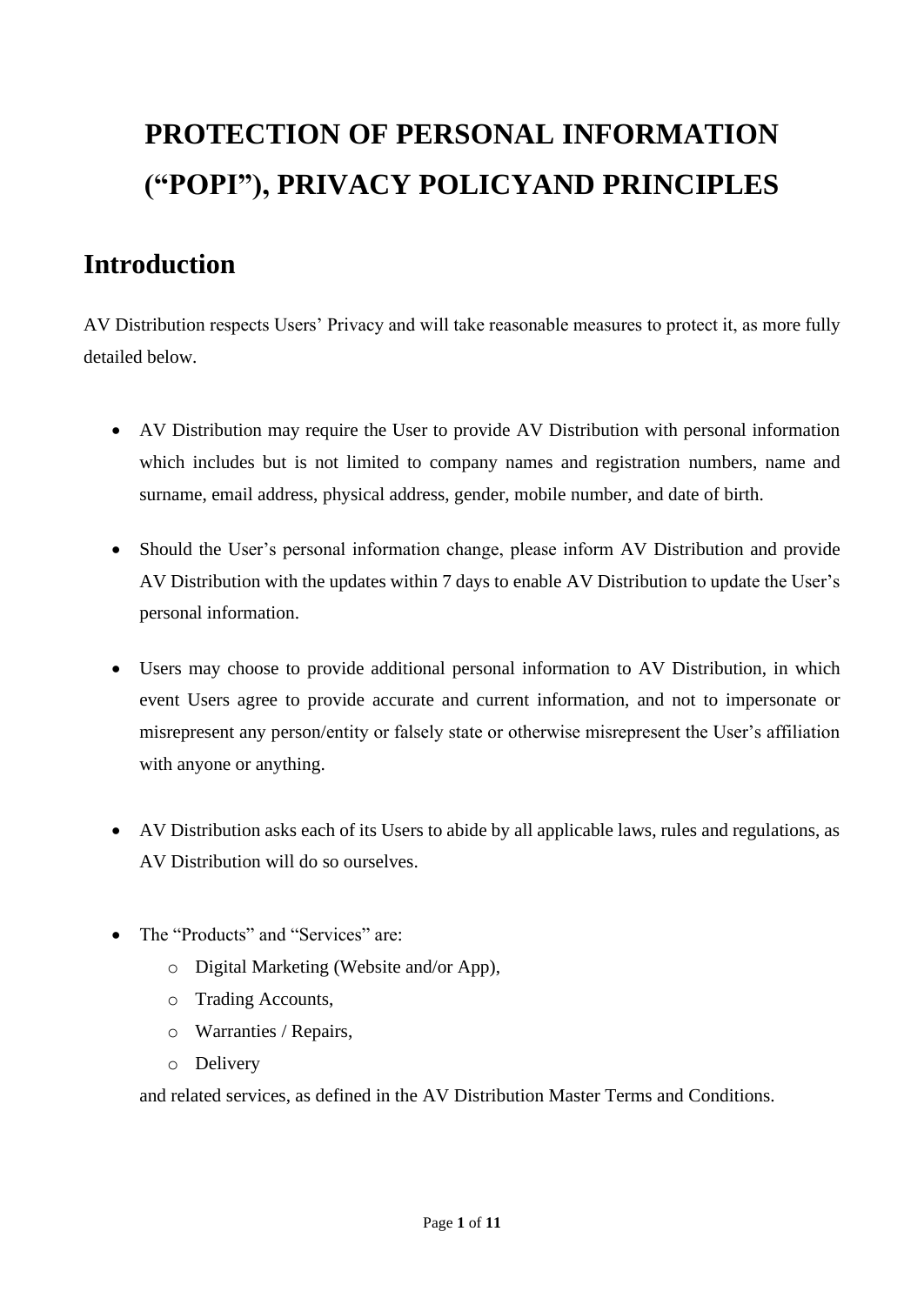# **User's Consent**

By using AV Distribution and its Products and/or Services, the Users consent to the transfer of the User's personal data. Subject to the below, AV Distribution will not, without the User's consent, use the User's personal information for any purpose other than as set out hereunder:

- AV Distribution uses that information for several purposes: to register the Users for inclusion in our Service; to fulfil the User's request; to contact Users if AV Distribution needs to obtain or provide additional information; to verify the accuracy of our records; or to contact Users regarding customer satisfaction surveys in relation to the ordering, sale, delivery, performance and quality of Products and Services;
- to contact Users regarding current or new Products or Services or any other Products offered by AV Distribution (unless Users have opted out from receiving marketing material from AV Distribution);
- to inform Users of new features, special offers and promotional competitions offered by AV Distribution (unless Users have opted out from receiving marketing material from AV Distribution);
- to improve our Products, Services and Users selection and the User's experience on our Products and/or Services by, for example, monitoring the User's browsing habits, or tracking the User's sales on the Products and/or Services;
- collect certain technical information, such as the browser version and operating system;
- disclose the User's personal information to any third party other than as set out below:
	- o to our employees and/or third-party Service providers, including but not limited to courier services who assist AV Distribution to interact with Users via our Products and/or Services, or any other method, for the ordering of Products or Services and thus need to know the User's personal information in order to assist AV Distribution to communicate with Users properly and efficiently.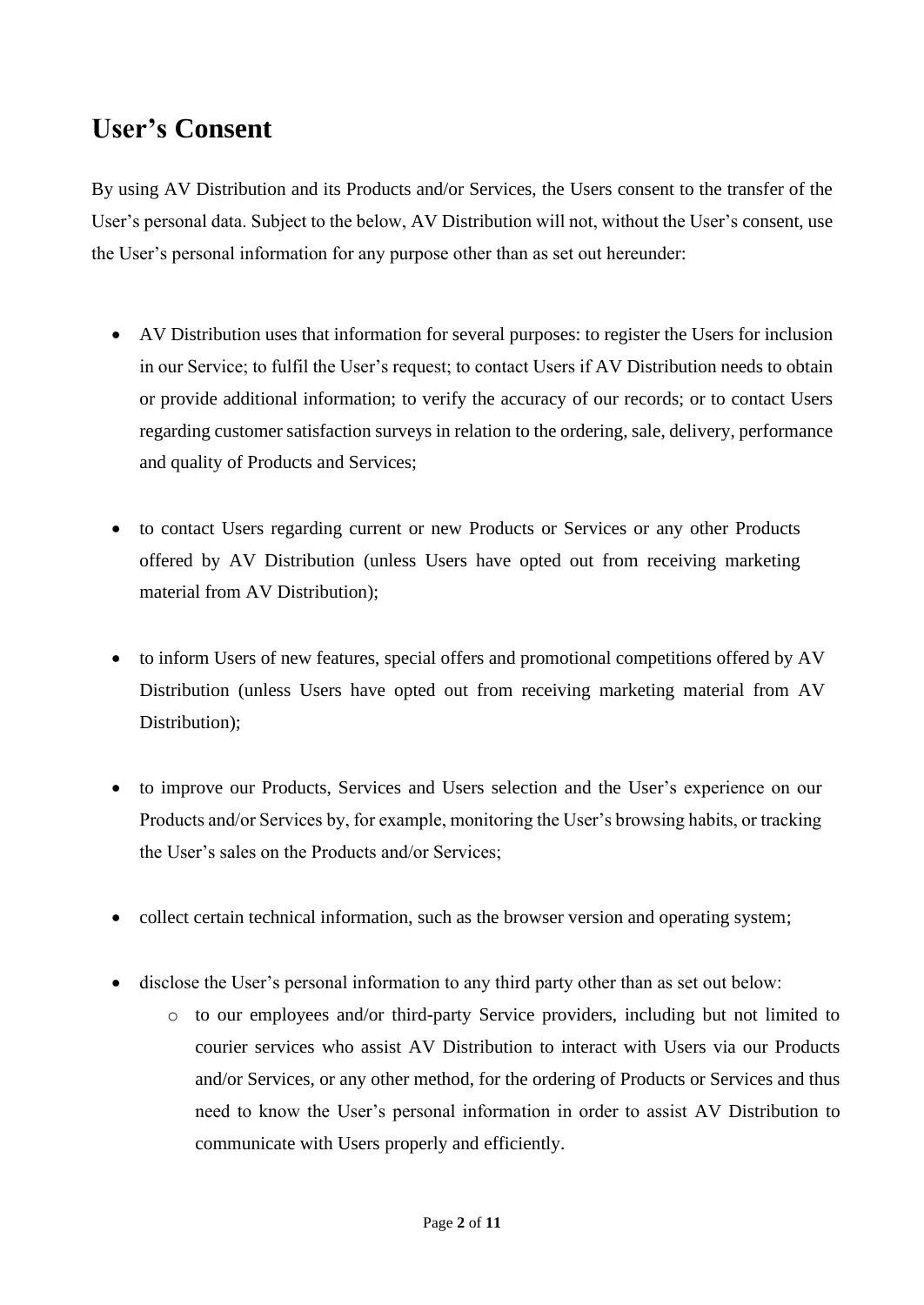- o to our Users (including their employees and/or third-party Service providers) in order for them to interact directly with Users via email or any other method for purposes of delivering additional services and/or products, sending Users marketing material regarding any current or new Products or Services, new features, special offers or promotional items offered by them (unless Users have opted out from receiving marketing material from AV Distribution);
- o to law enforcement, government officials, fraud detection agencies or other third parties when AV Distribution believe in good faith that the disclosure of personal information is necessary to prevent physical harm or financial loss, to report suspected illegal activity, or to investigate violations of the Privacy Policy;
- o to our Service providers (under contract with AV Distribution) who help with parts of our business operations (fraud prevention, marketing, technology Services etc.). However, our contracts dictate that these Service providers may only use the User's information in connection with the Services they perform for AV Distribution and not for their own benefit;
- o to our suppliers in order for them to liaise directly with Users in the event of Users submitting a warranty claim regarding any Products or Services Users have purchased which requires their involvement. From time-to-time AV Distribution may also administer random "interactive pop-up" surveys to some Users on their sites. These surveys request additional demographic, non-personally identifiable information. The Users' participation in a survey is always voluntary, and Users therefore have a choice as to whether or not to provide the requested survey information. AV Distribution uses the information collected in the survey, in conjunction with information gathered through cookies and code, in order to provide Users with an even more detailed understanding of its target market;
- o Some voluntarily provided personally identifiable information may be captured; for example, when an email address or telephone number is incorporated into a survey for the potential awarding of a prize draw, or when the respondent has opted-in to possible follow up research. This information may be shared with entities or other Users who in turn have agreed to adhere to this Privacy Policy;
- o AV Distribution is entitled to use or disclose the User's personal information if such use or disclosure is required in order to comply with any applicable law, subpoena, order of court or legal process served on AV Distribution, or to protect and defend our rights or property;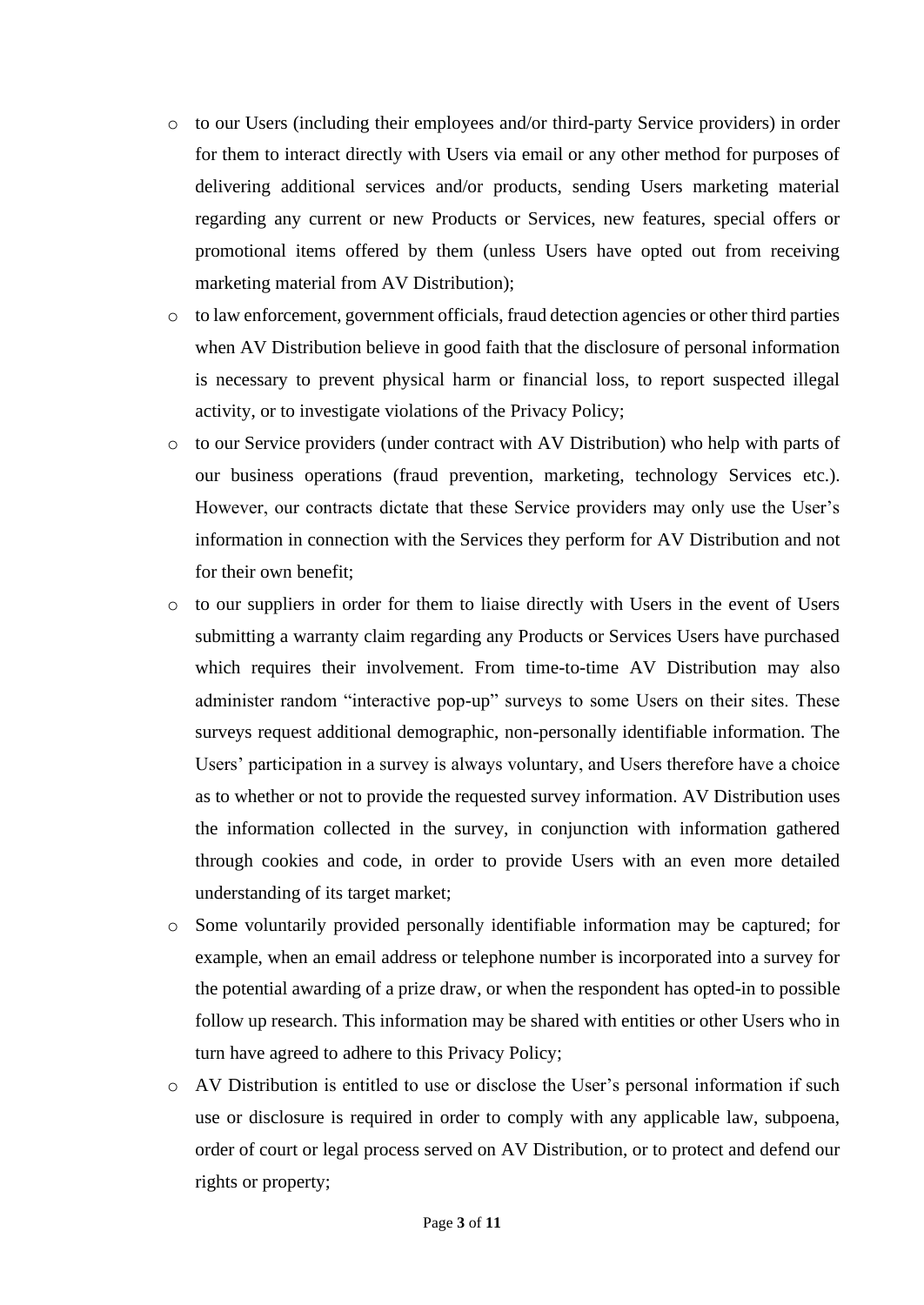o AV Distribution will ensure that all of our employees, third party Service providers, divisions and partners (including their employees and third-party Service providers) having access to the User's personal information are bound by appropriate and legally binding confidentiality obligations in relation to the User's personal information.

## **Personal Information**

AV Distribution will:

- treat the User's personal information as strictly confidential, save where AV Distribution is entitled to share it as set out in this Policy;
- take appropriate technical and organisational measures to ensure that the User's personal information is kept secure and is protected against unauthorised or unlawful processing, accidental loss, destruction or damage, alteration, disclosure or access;
- provide Users with access to the User's personal information to view and/or update personal details;
- promptly notify Users if AV Distribution becomes aware of any unauthorised use, disclosure or processing of the User's personal information;
- provide Users with reasonable evidence of our compliance with our obligations under this Policy on reasonable notice and request;
- upon the User's request, promptly return or destroy any and all of the User's personal information in our possession or control, save for that which AV Distribution is legally obliged to retain;
- AV Distribution will not retain the User's personal information longer than the period for which it was originally needed, unless AV Distribution is required by law to do so, or Users consent to AV Distribution retaining such information for a longer period;
- AV Distribution undertakes never to sell or make the User's personal information available to any third party other than as provided for in this Policy, unless AV Distribution is compelled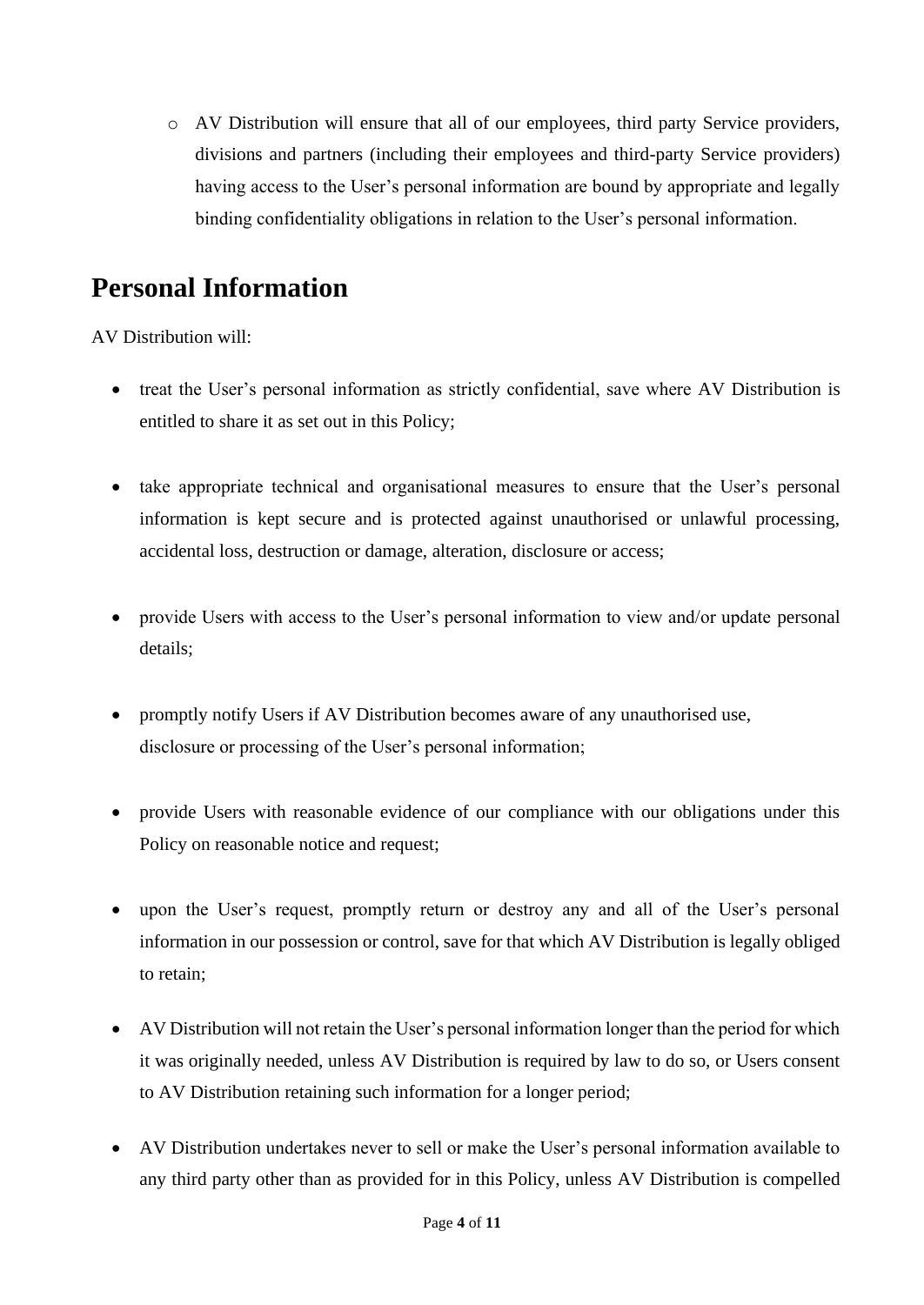to do so by law. In particular, in the event of a fraudulent online payment, AV Distribution is entitled to disclose relevant personal information for criminal investigation purposes or in line with any other legal obligation for disclosure of the personal information which may be required of it;

- Whilst AV Distribution will do all things reasonably necessary to protect the User's rights of Privacy, AV Distribution cannot guarantee or accept any liability whatsoever for unauthorised or unlawful disclosures of the User's personal information, whilst in our possession, made by third parties who are not subject to our control, unless such disclosure is as a result of our gross negligence;
- If Users disclose the User's personal information to a third party, such as an entity which operates a Products and/or Services linked to these Products and/or Services or anyone other than AV Distribution, AV Distribution WILL NOT BE LIABLE FOR ANY LOSS OR DAMAGE, HOWSOEVER ARISING, SUFFERED BY YOU AS A RESULT OF THE DISCLOSURE OF SUCH INFORMATION TO THE THIRD PARTY. This is because AV Distribution does not regulate or control how that third party uses the User's personal information. The User should always ensure that they reads the Privacy Policy of any third party;
- Retention Period. AV Distribution will retain the User's personal information for the period necessary to fulfil the purposes outlined in this Privacy Policy unless a longer retention period is required or allowed by law;
- Cross-Border Transfer for Users: The personal information from Users may be stored and processed in any country where AV Distribution has facilities or where the Products from its Users originate, and by using the User's consent to the transfer of information to countries outside of the User's country of residence, which have different data protection rules than in the User's country;
- Children and Privacy. The AV Distribution Products and/or Services do not offer information intended to attract children. AV Distribution does not knowingly solicit personal information from children under the age of 14;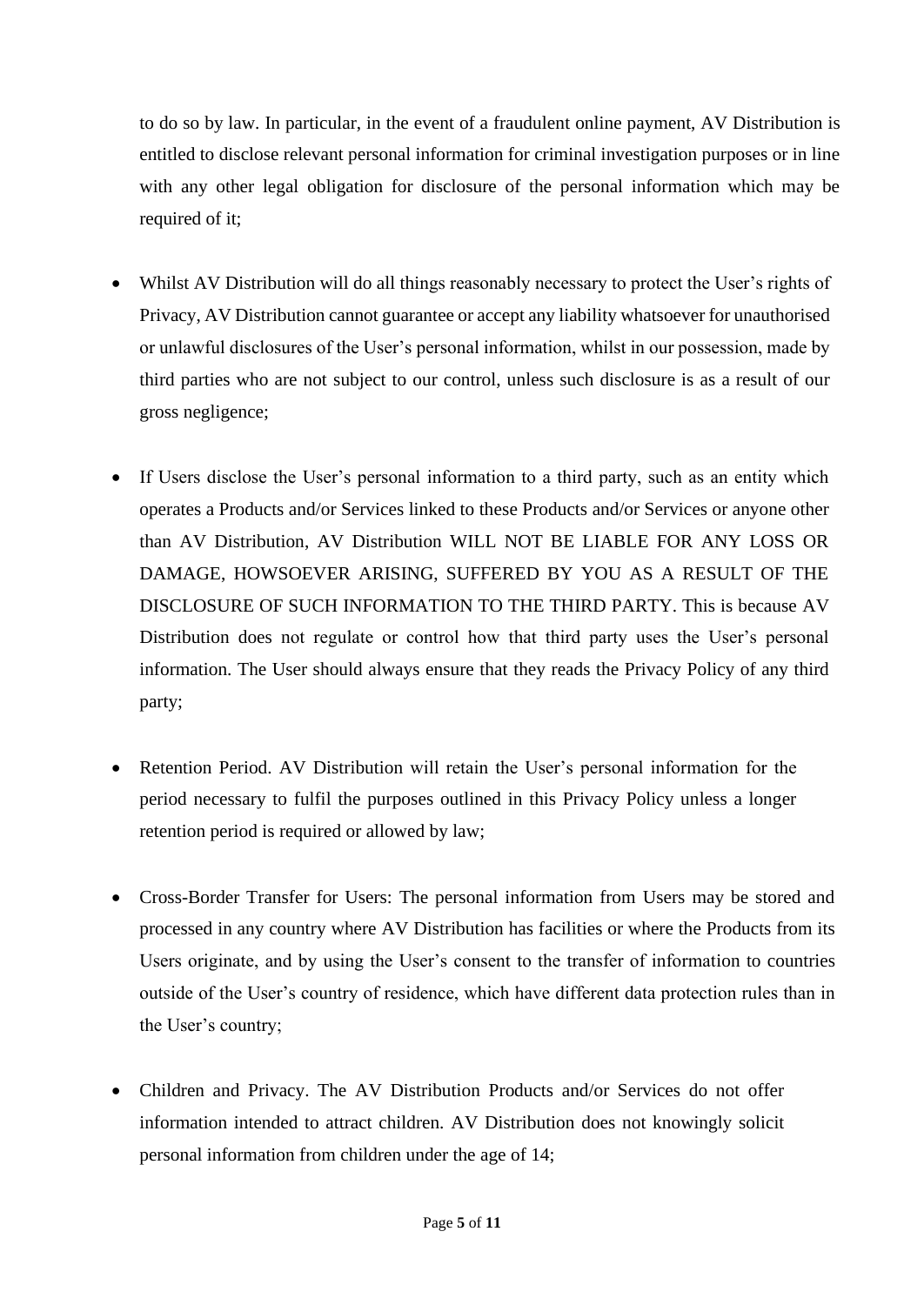- Your right to access information. Users have the right to request a copy of the personal information we hold about the User. To do so, simply email AV Distribution on our contact details below and send a request to review the personal information or contact us at the numbers/addresses listed below and specify what information is required. AV Distribution will take all reasonable steps to confirm the User and/or User's identity before providing details of its personal information. Please note that any such access request may be subject to a payment of a legally allowable fee; Correction of information. Users have the right to ask AV Distribution to update, correct or delete personal information. Users may do this by contacting AV Distribution at the numbers/addresses provided below. AV Distribution will take all reasonable steps to confirm the User's identity before making changes to personal information held about the User.
- AV Distribution's POPI contacts. If Users have questions about this Policy, believe AV Distribution has not adhered to it, need further information about our privacy practices, wish to give or withdraw consent, exercise preferences, access or correct personal information, please contact AV Distribution at the following numbers/addresses
	- o 22 Kyalami Boulevard, Kyalami Office Park, Midrand. 1685
	- $O$  Tel:  $+27(11)$  482 2501
	- o Email: info@avdistribution.co.za

#### **Security**

- AV Distribution uses reasonable organisational, technical and administrative measures to protect personal information under its control. Unfortunately, no data transmission over the Internet or data storage system can be guaranteed to be 100% secure.
- If Users have reason to believe that the User's interaction with AV Distribution is no longer secure (for example, if Users feel that the security of any account Users might have with AV Distribution has been compromised), please immediately notify AV Distribution of the problem.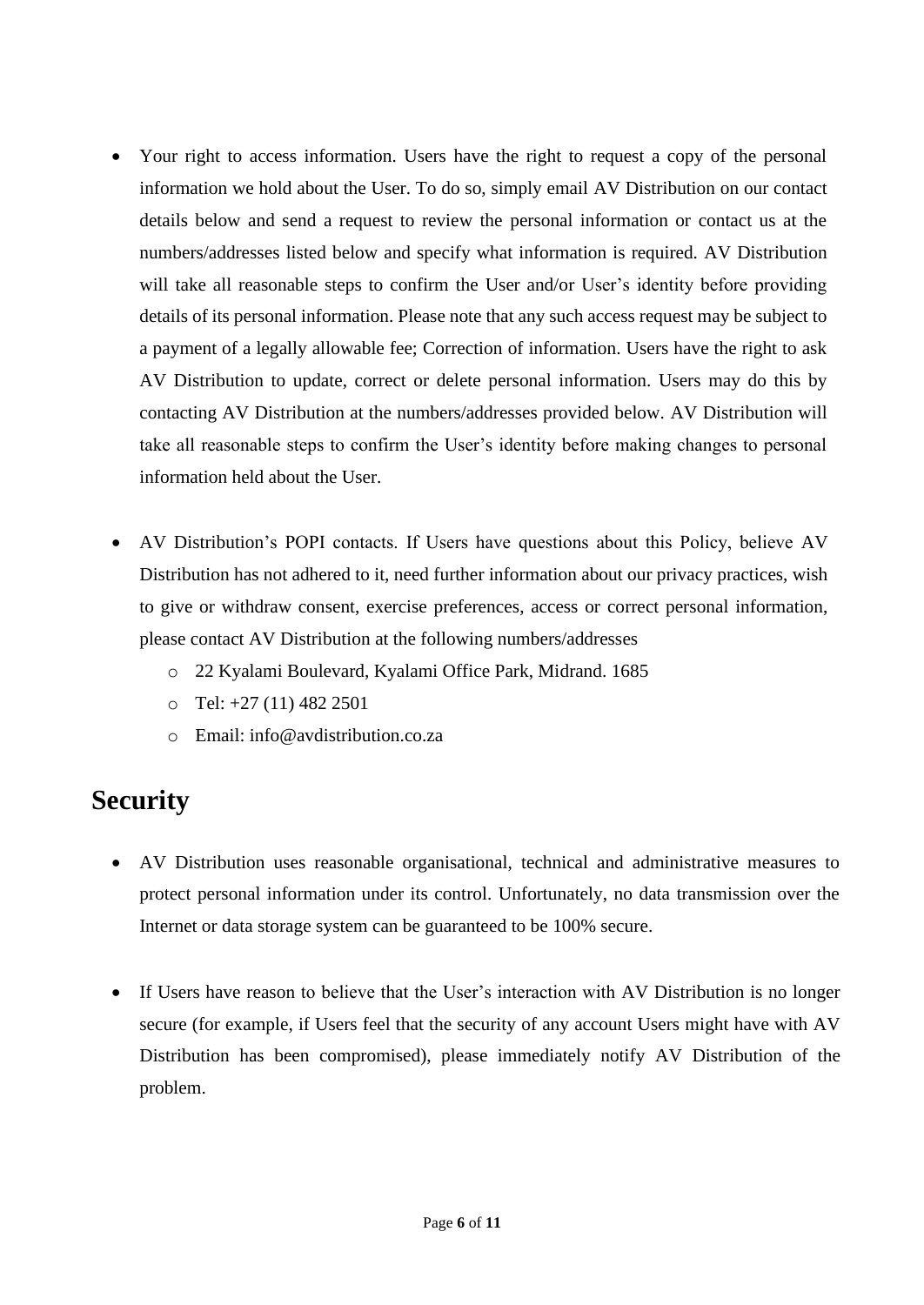# **Digital Marketing - Cookies - Website and/or App**

- Our Website and/or App makes use of "cookies" to automatically collect information and data through the standard operation of the Internet servers. "Cookies" are small text files a Website and/or App can use (and which AV Distribution may use) to recognise repeat Users, facilitate the User's on-going access to and use of a Website and/or App and allow a Website and/or App to track usage behaviour and compile aggregate data that will allow the Website and/or App operator to improve the functionality of the Website and/or App and its content.
- The type of information collected by cookies is not used to personally identify Users. If Users do not want information collected through the use of cookies, there is a simple procedure in most browsers that allows Users to deny or accept the cookie feature.
- Please note that cookies may be necessary to provide Users with certain features available on our Digital Marketing Services, and thus if Users disable the cookies on the User's browser, Users may not be able to use those features, and the User's access to our Digital Marketing Services will therefore be limited. If Users do not disable "cookies", Users are deemed to consent to our use of any personal information collected using those cookies.

# **Changes to the Privacy Policy**

- AV Distribution may, in its sole discretion, change any of the terms and conditions of this Privacy Policy at any time. It is the User's responsibility to regularly check the Privacy Policy and make sure that Users are satisfied with the changes. Should a User not be satisfied, Users must not place any further orders on, or in any other way use, the Products and/or Services.
- Any such change will only apply to the User's use of these Products and/or Services after the change is displayed on the Products and/or Services. If Users use the Products and/or Services after such amended Privacy Policy, Users will be deemed to have accepted such changes.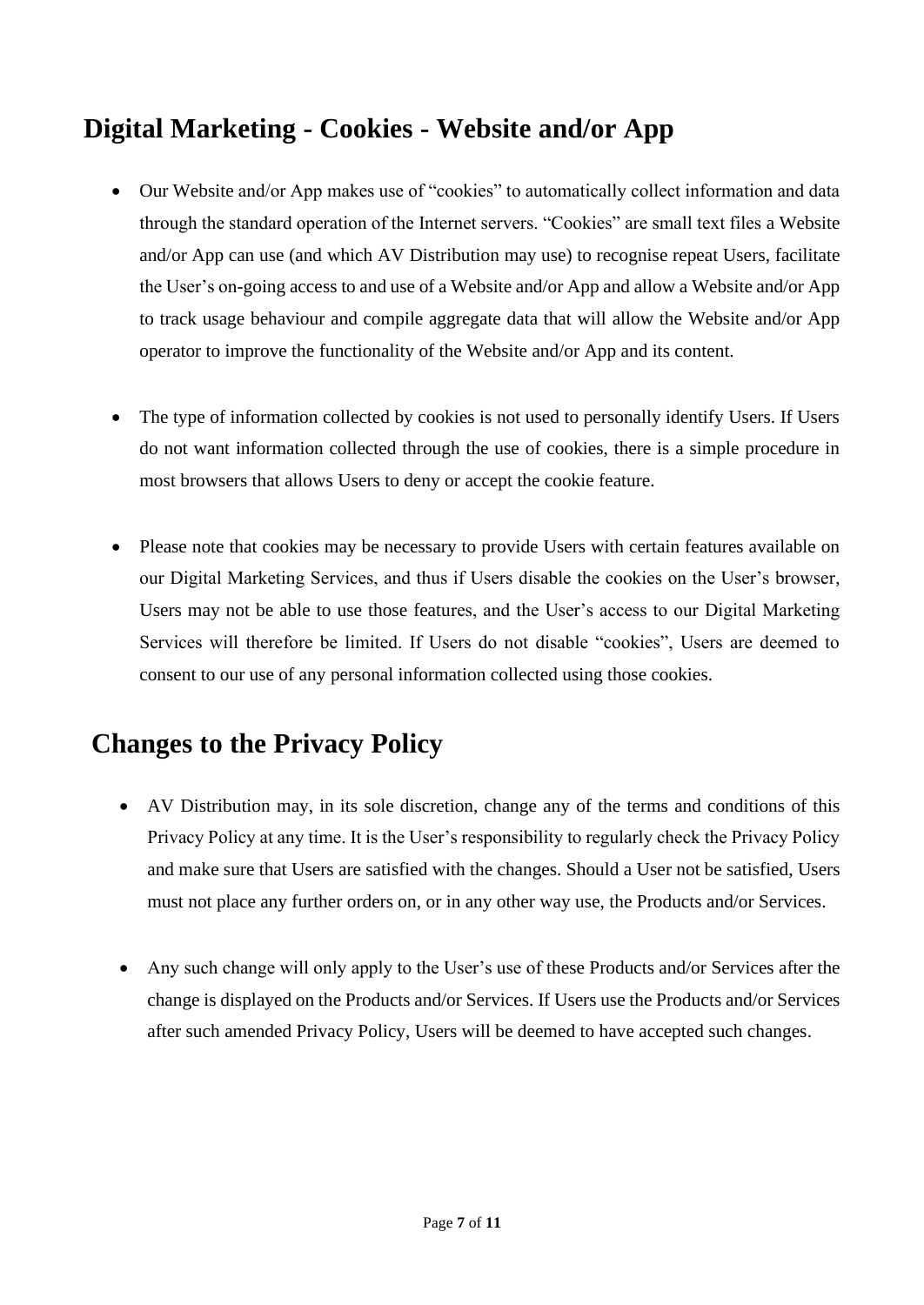## **Electronic Communications**

When Users visit the Products and/or Services or send emails to AV Distribution, Users consent to receiving communications from AV Distribution or any of our Users electronically in accordance with our Privacy Policy.

# **Disclaimer**

- The use of the Products and/or Services is entirely at the User's own risk and Users assume full responsibility for any risk or loss resulting from use of the Products and/or Services or reliance on any information on the Products and/or Services.
- Whilst AV Distribution takes reasonable measures to ensure that the content of the Products and/or Services is accurate and complete, AV Distribution makes no representations or warranties, whether express or implied, as to the quality, timeliness, operation, integrity, availability or functionality of the Products and/or Services or as to the accuracy, completeness or reliability of any information on the Products and/or Services. If any such representations or warranties are made by AV Distribution's representatives, AV Distribution will not be bound thereby.
- AV Distribution disclaims liability for any damage, loss or expenses, whether direct, indirect or consequential in nature, arising out of or in connection with the User's access to or use of the Products and/or Services and/or any content therein unless otherwise provided by law. Although Products sold from the Products and/or Services by Users may, under certain specifically defined circumstances, be under warranty, the Products and/or Services itself and all information provided on the Products and/or Services is provided "as is" without warranty of any kind, either express or implied, including, but not limited to, the implied warranties of merchantability, fitness for a particular purpose, completeness, or non-infringement, as may be allowed in law.
- Any views or statements made or expressed on the Products and/or Services are not necessarily the views of AV Distribution, its directors, employees and/or agents.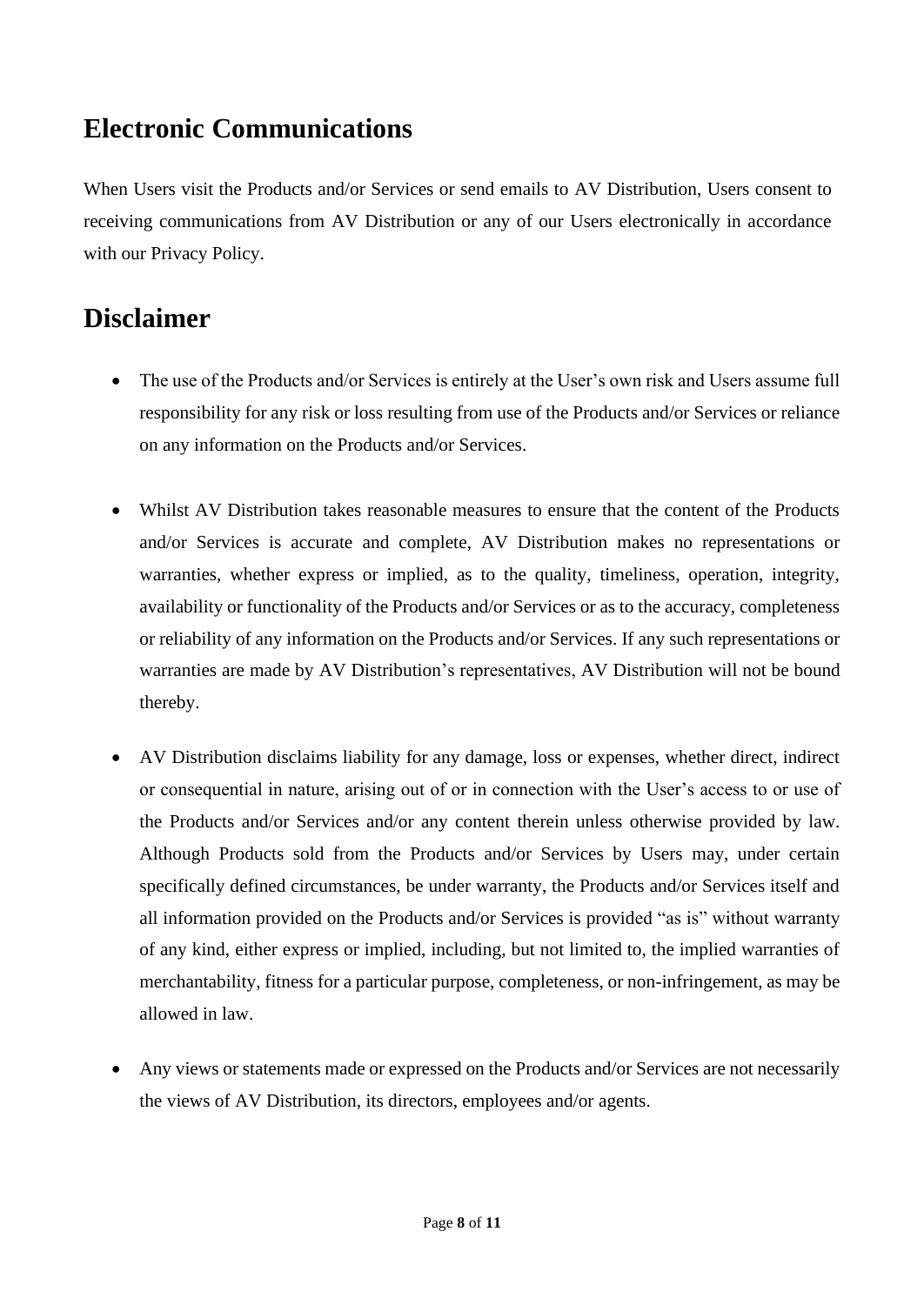• In addition to the disclaimers contained elsewhere on the Products and/or Services or in this Privacy Policy, AV Distribution also makes no warranty or representation, whether express or implied, that the information or files available on the Products and/or Services are free of viruses, spyware, malware, trojans, destructive materials or any other data or code which is able to corrupt, destroy, compromise, disrupt, disable, harm, jeopardise or otherwise impede in any manner the operation, stability, security functionality or content of the User's computer system, computer network, hardware or software in any way. The Users accept all risk associated with the existence of such viruses, destructive materials or any other data or code which is able to corrupt, compromise, jeopardise, disrupt, disable, harm or otherwise impede in any manner the operation or content of a computer system, computer network, any handset or mobile device, or the User's hardware or software, save where such risks arise due to the gross negligence or wilful misconduct of AV Distribution, its employees, agents or authorised representatives. AV Distribution thus disclaims all liability for any damage, loss or liability of any nature whatsoever arising out of or in connection with the User's access to or use of the Products and/or Services.

#### **Availability And Termination**

- AV Distribution will use reasonable endeavours to maintain the availability of the Products and/or Services, except during scheduled maintenance periods, and are entitled to discontinue providing the Products and/or Services or any part thereof with or without notice to Users.
- AV Distribution may in its sole discretion suspend and modify this Products and/or Services, with or without notice to Users. You agree that AV Distribution will not be liable to Users in the event that it chooses to suspend, modify or terminate this Products and/or Services other than for processing any orders made by Users prior to such time, to the extent possible.
- If Users fail to comply with the User's obligations under this Privacy Policy, including any incident involving payment of the price of an order for any Products from other Users, this may (in our sole discretion with or without notice to Users) lead to a suspension and/or termination of the User's access to the Products and/or Services without any prejudice to any claims for damages or otherwise that AV Distribution or the other User may have against Users.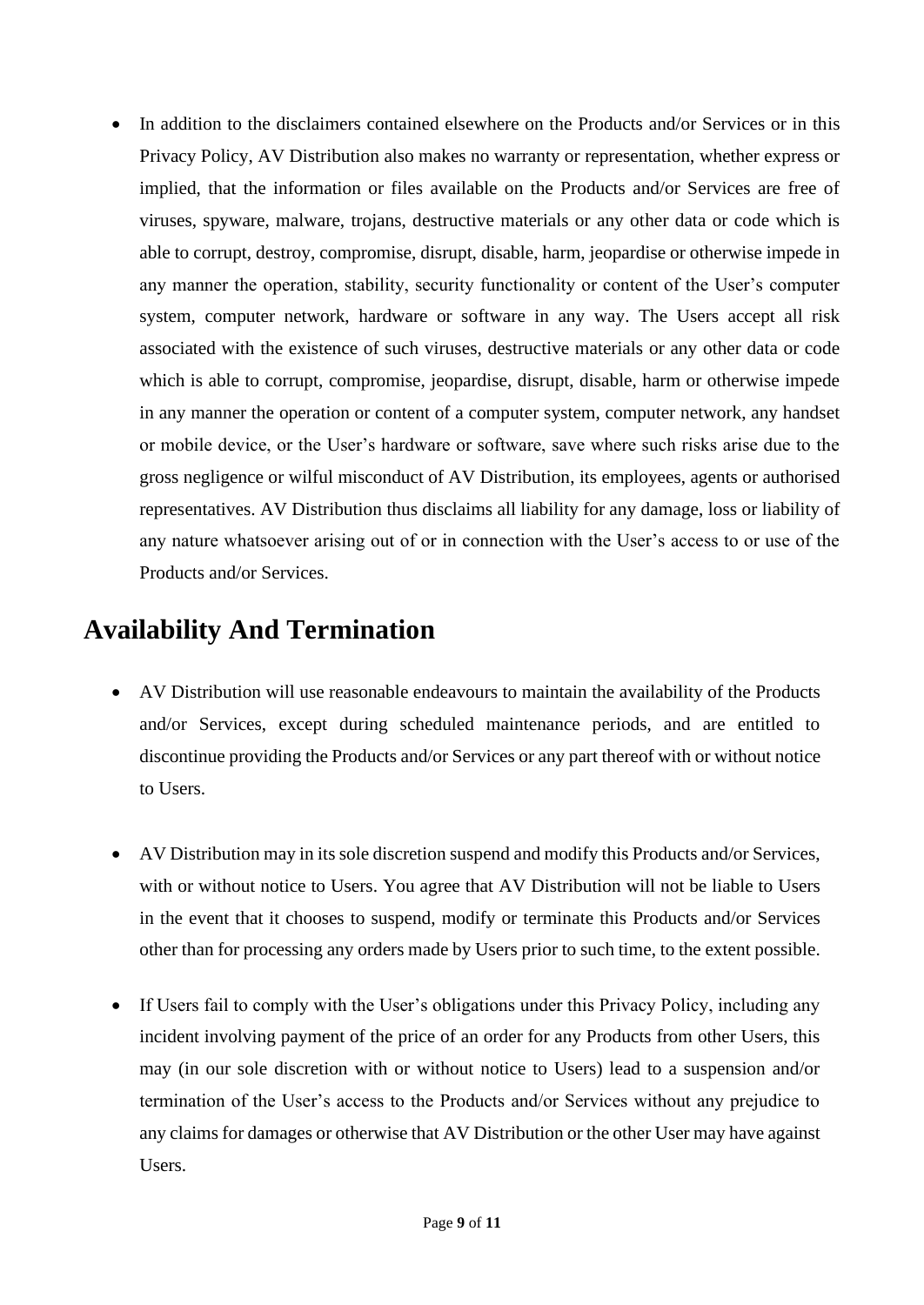• AV Distribution is entitled, for purposes of preventing suspected fraud and/or where it suspects that Users are abusing the Products and/or Services and/or have created multiple User profiles to take advantage, to blacklist Users on its database (including suspending or terminating the User's access to the Products and/or Services), refuse to accept or process payment on any order, and/or to cancel any order concluded between Users and AV Distribution, in whole or in part, on notice to Users and accepts no liability which may arise as a result of such blacklisting and/or refusal to process any order for the AV Distribution Services or through a User.

#### **Governing Law and Jurisdiction**

- This Privacy Policy, our relationship and/or any dispute arising from or in connection with the Privacy Policy will be governed and interpreted in accordance with the laws of the Republic of South Africa.
- Your continued use of the Products and/or Services will constitute the User's consent and submission to the jurisdiction of the South African courts regarding all proceedings, transactions, applications or the like instituted by either party against the other, arising from any of the Privacy Policy.
- In the event of any dispute arising between Users and AV Distribution, Users hereby consent to the non-exclusive jurisdiction of the High Court of the Republic of South Africa (Gauteng Division, Johannesburg) notwithstanding that the quantum in the action or proceedings may otherwise fall below the monetary jurisdiction of that court.
- Nothing in this clause or the Privacy Policy limits the User's right to approach any court, tribunal, or forum of competent jurisdiction in terms of the POPI or CPA.

#### **Notices**

• AV Distribution hereby selects the address as it reflects on its Products and/or Services from time to time, as its address for the Service of all formal notices and legal processes in